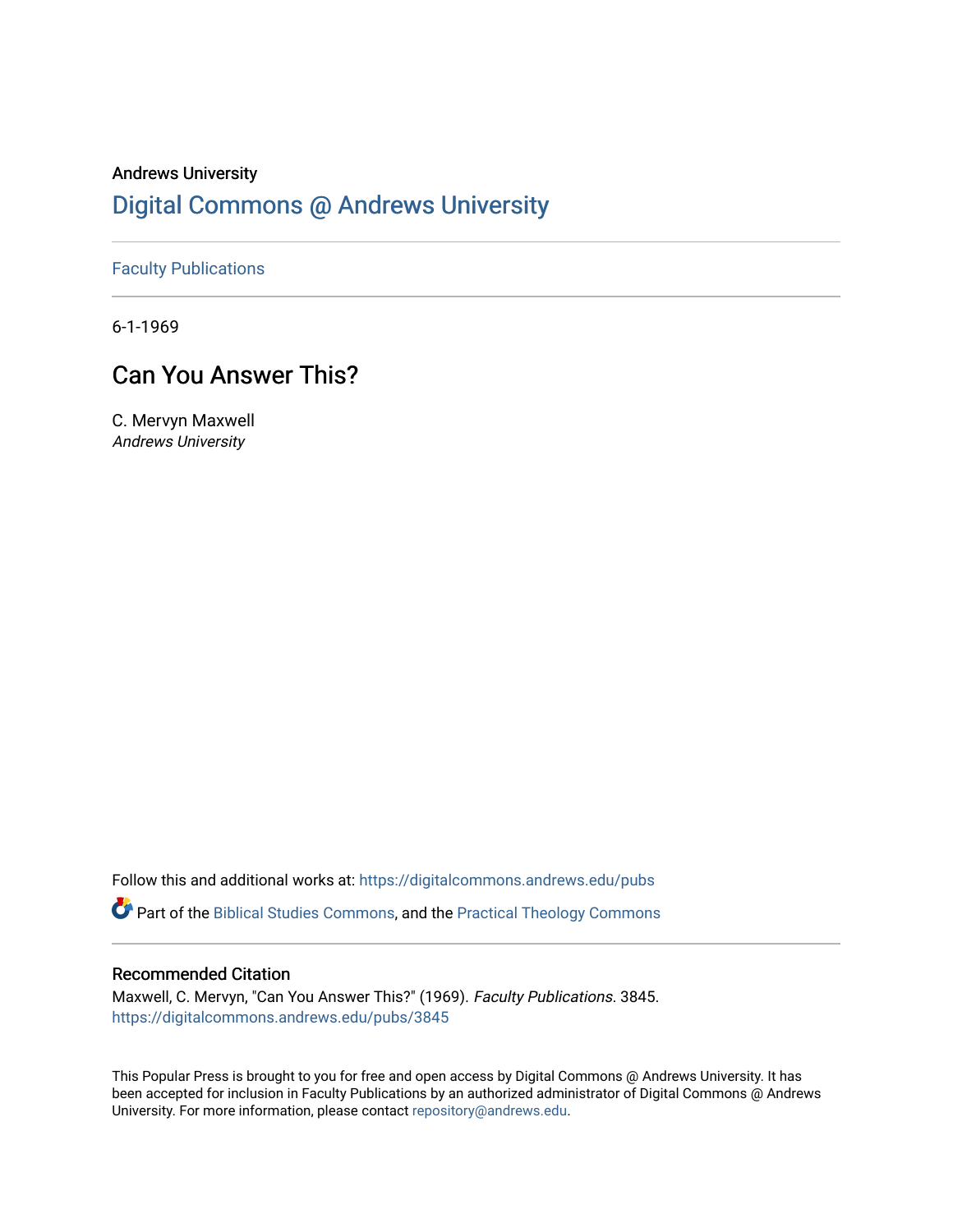# **Can You Answer This?**

**Questions Youth Are Asking Today** 

**by C. Mervyn Maxwell Chairman, Department of Church History Andrews University** 



**TALKING TO GOD** 

**Q. I'm ashamed of your column! You're training the youth to be irreverent. I have raised two generations of teen-agers, and I have never felt it necessary to teach them to start their prayers with "Hello, God." Young people should be trained to speak respectfully to God. As a university professor, you ought to know better!** 

**A. I appreciate your concern for reverence. God is the Creator of heaven and earth and not merely a chum who lives next door. Just the same, He has invited people of all ages and races to approach Him "boldly" ( Hebrews 4:16), and Jesus, when on earth, invited children even to climb on His lap.** 

**My suggestion in the April issue was made to a young person who found that her attempts to pray in conventional phrases failed to communicate and so seemed meaningless to her. I believe that prayer ought to be "the opening of the heart to God as to a friend." Since young people spend a lot of time talking to their friends on the telephone, I suggested that this girl pray to God as if she were talking to Him on the phone. Since I suppose that even if the President were on the other end of the line she would address him with "Hello, Mr. President," without any impropriety or sense of disrespect, it seemed to me that there is nothing innately offensive in addressing God in the same way.** 

#### **HAMBURGERS IN HEAVEN?**

**Q. Will people eat meat in heaven? I hope not. I've always disliked the fact that our innocent animal friends are killed to make food for man.** 

**A. People will certainly** *eat* **in heaven. In fact, one of the first things the redeemed will do will be to take their places at the great "marriage supper" Christ is now preparing. Revelation 19:9.** 

**But they evidently won't eat meat. The Bible says that in the better life there shall be no more death. Revelation 20:1, 4. Indeed, "they shall not hurt or** 

**destroy in all My holy mountain, says the Lord." Isaiah 65:25, RSV.** 

#### **CHURCH STANDARDS**

**O. I belong to what you'd call a rather strict church. Some ways it's OK; I suppose I'll keep on belonging to it. But it does seem that the church fathers do peer down your neck a lot. I mean they keep judging you by the standards of the church, when actually what really matters is your personal relationship to God. Why do they do it? What can I say to them?** 

**A. Some denominational regulations are man-made. In Puritan Boston, once upon a time, a man was arrested for kissing his wife on Sunday. Catholics today are officially forbidden to use contraceptives. Such rules can be broken—but a real Christian will break them only in a courteous way that reveals his respect for the rights of others, including church leaders, to believe the way they feel they should.** 

**But church standards that look for morality and honesty and for a reverence for the times and places which the Bible describes as holy are surely in harmony with God's will. What good is your relationship with God if it doesn't make you a better man?** *How*  **good is your relationship if it doesn't produce good works? What right do you have to claim membership in a society if your personal conduct tarnishes the record the other members cherish?** 

**It was Jesus Himself who said, "By their fruits ye shall know them." Matthew 7:20. He also said, "Let your light so shine before men, that they may see your good works." Matthew 5:16.** 

#### **THE "LEFT OUT" BOOKS**

**O. Who decided which books should go into the Bible? Other books have been left out that are just as good as the ones that got in. Since this is so, how can anyone believe the Bible to be uniquely inspired?** 

**A. Some of the books "left out" of the New Testament have titles like** *The Acts of Paul, The Gospel of Peter,* **and so on. But the resemblance doesn't extend**